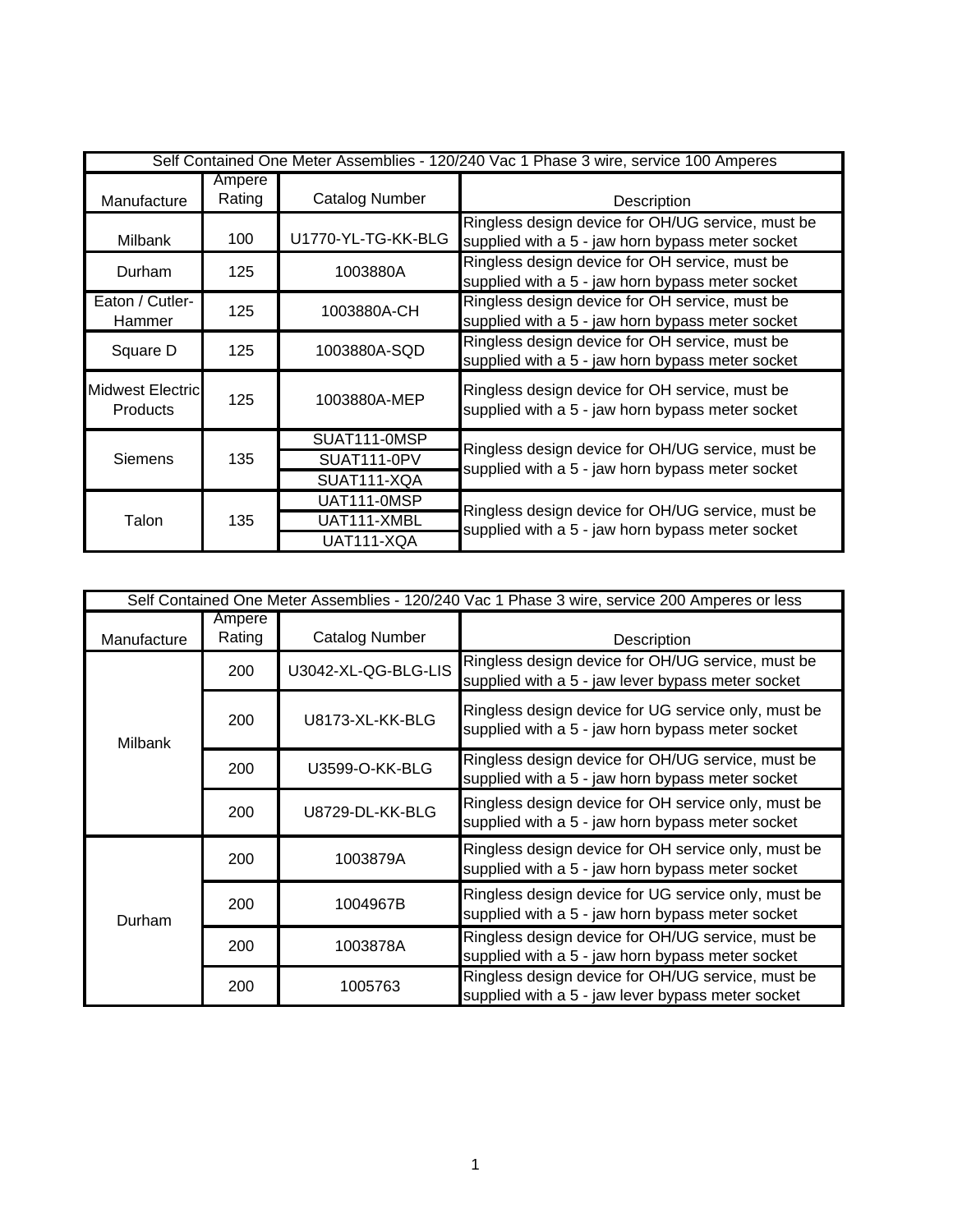| Eaton / Cutler-         | 200 | 1003879A-CH        | Ringless design device for OH service only, must be<br>supplied with a 5 - jaw horn bypass meter socket     |
|-------------------------|-----|--------------------|-------------------------------------------------------------------------------------------------------------|
|                         | 200 | 1004967B-CH        | Ringless design device for UG service only, must be<br>supplied with a 5 - jaw horn bypass meter socket     |
|                         | 200 | 1003878A-CH        | Ringless design device for OH/UG service, must be<br>supplied with a 5 - jaw horn bypass meter socket       |
| Hammer                  | 200 | 1005763-CH         | Ringless design device for OH/UG service, must be<br>supplied with a 5 - jaw lever bypass meter socket      |
|                         | 200 | UG-H4213C-CC-CH    | Ringless design device for OH/UG service, must be<br>supplied with a 5 - jaw lever bypass meter socket      |
|                         | 200 | UG-E4213C-CC-CH    | Ringless design device for OH/UG service, must be<br>supplied with a 5 - jaw lever bypass meter socket      |
|                         | 200 | 1003879A-SQD       | Ringless design device for OH service only, must be<br>supplied with a 5 - jaw horn bypass meter socket     |
| Square D                | 200 | 1004967B-SQD       | Ringless design device for UG service only, must be<br>supplied with a 5 - jaw horn bypass meter socket     |
|                         | 200 | 1003878A-SQD       | Ringless design device for OH/UG service, must be<br>supplied with a 5 - jaw horn bypass meter socket       |
|                         | 200 | 1005763-SQD        | Ringless design device for OH/UG service, must be<br>supplied with a 5 - jaw lever bypass meter socket      |
|                         | 200 | 1003879A-MEP       | Ringless design device for OH service only, must be<br>supplied with a 5 - jaw horn bypass meter socket     |
| <b>Midwest Electric</b> | 200 | 1004967B-MEP       | Ringless design device for UG service only, must be<br>supplied with a 5 - jaw horn bypass meter socket     |
| Products                | 200 | 1003878A-MEP       | Ringless design device for OH/UG service, must be<br>supplied with a 5 - jaw horn bypass meter socket       |
|                         | 200 | 1005763-MEP        | Ringless design device for OH/UG service, must be<br>supplied with a 5 - jaw lever bypass meter socket      |
| <b>Siemens</b>          | 200 | <b>SUAT317-0FP</b> | Ringless design device for OH service only, must be<br>supplied with a 5 - jaw horn bypass meter socket     |
|                         | 200 | SUAT417-XFP        | Ringless design device for OH/UG service only, must<br>be supplied with a 5 - jaw horn bypass meter socket  |
|                         | 200 | SUAS877-PPGP       | Ringless design sidewire device for UG service, must<br>be supplied with a 5 - jaw horn bypass meter socket |
|                         |     | SUAS817-PFP        |                                                                                                             |
|                         | 200 | S40405-015F        | Ringless design device for OH/UG service only, must<br>be supplied with a 5 - jaw lever bypass meter socket |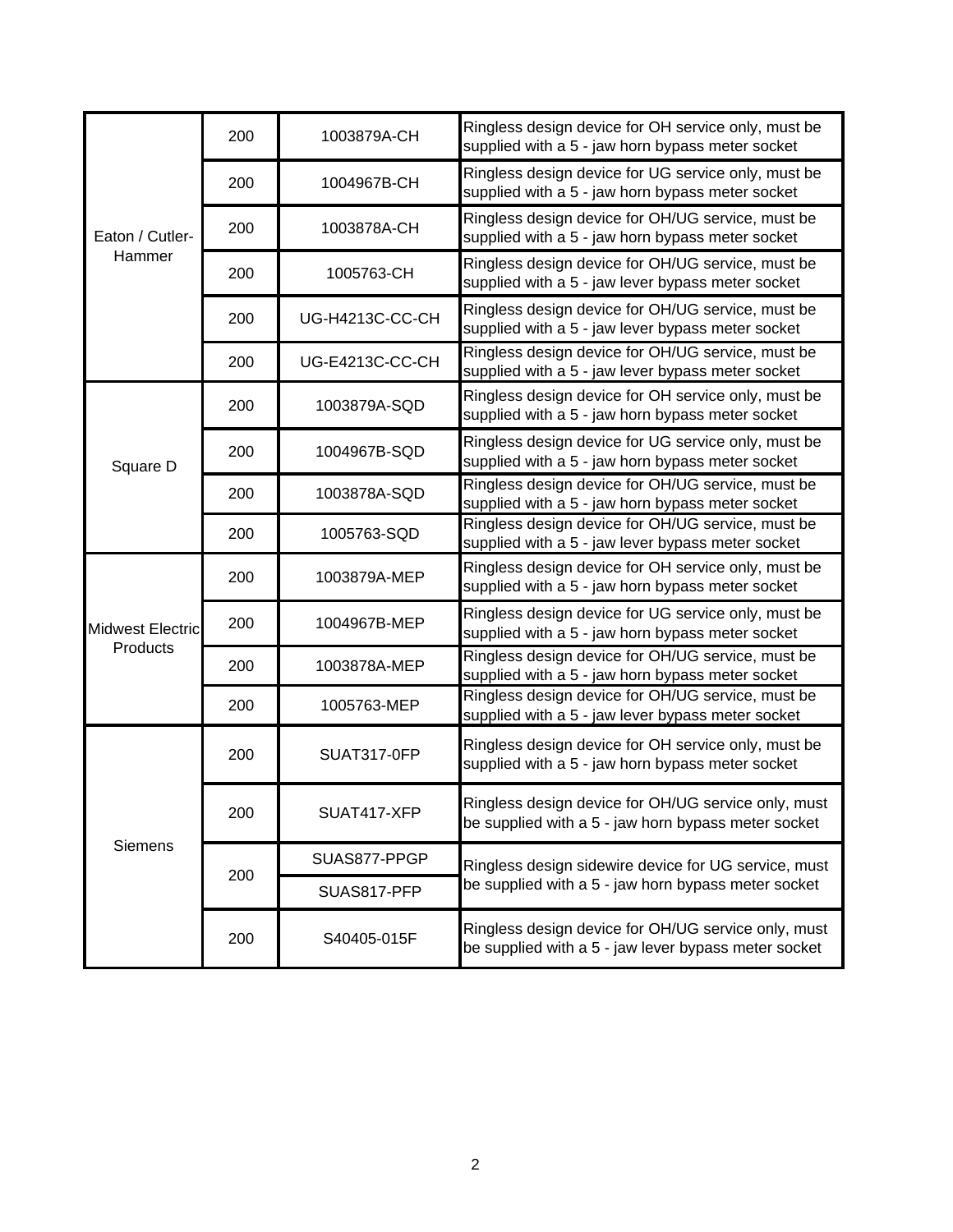| Talon  | 200 | <b>UAT317-0FP</b>     | Ringless design device for OH service only, must be<br>supplied with a 5 - jaw horn bypass meter socket     |
|--------|-----|-----------------------|-------------------------------------------------------------------------------------------------------------|
|        | 200 | UAT417-XMBL           | Ringless design device for OH/UG service only, must<br>be supplied with a 5 - jaw horn bypass meter socket  |
|        | 200 | UAT417-XFP            | Ringless design device for OH/UG service only, must<br>be supplied with a 5 - jaw horn bypass meter socket  |
|        | 200 | UAS877-PPGP           | Ringless design sidewire device for UG service, must<br>be supplied with a 5 - jaw horn bypass meter socket |
|        |     | UAS817-PFP            |                                                                                                             |
|        | 200 | 40405-02OC            | Ringless design device for OH/UG service only, must<br>be supplied with a 5 - jaw lever bypass meter socket |
| Murray | 200 | RH <sub>173</sub> CRF | Ringless design device for OH/UG service only, must<br>be supplied with a 5 - jaw lever bypass meter socket |

| Self Contained One Meter Assemblies - 120/240 Vac 1 Phase 3 wire, 320 Ampere service ONLY. |                  |                       |                                                                                                                         |
|--------------------------------------------------------------------------------------------|------------------|-----------------------|-------------------------------------------------------------------------------------------------------------------------|
| Manufacture                                                                                | Ampere<br>Rating | <b>Catalog Number</b> | Description                                                                                                             |
| Siemens                                                                                    | 320              | S48105-83BU           | Ringless design sidewire device for OH/UG service<br>only, must be supplied with a 5 - jaw lever bypass<br>meter socket |
| Talon                                                                                      | 320              | 48105-83BU            | Ringless design sidewire device for OH/UG service<br>only, must be supplied with a 5 - jaw lever bypass<br>meter socket |
| Murray                                                                                     | 320              | <b>RK178C-LI</b>      | Ringless design sidewire device for OH/UG service<br>only, must be supplied with a 5 - jaw lever bypass<br>meter socket |
| Milbank                                                                                    | 320              | U3885-X-BLG           | Ringless design sidewire device for UG service only,<br>must be supplied with a 5 - jaw lever bypass meter<br>socket    |

| Self Contained Multiple Position Meter Assemblies - 120/240 Vac 1 Phase 3 wire service |                            |                       |                                                                                                                                    |
|----------------------------------------------------------------------------------------|----------------------------|-----------------------|------------------------------------------------------------------------------------------------------------------------------------|
| Manufacture                                                                            | Ampere<br>Rating           | <b>Catalog Number</b> | Description                                                                                                                        |
| Durham                                                                                 | 100 Per<br><b>Position</b> | 1004399A              | Two position ringless design device with end feed for<br>OH/UG service, must be supplied with 5 - jaw horn<br>bypass meter sockets |
| Eaton / Cutler-<br>Hammer                                                              | 100 Per<br>Position        | 1004399A-CH           | Two position ringless design device with end feed for<br>OH/UG service, must be supplied with 5 - jaw horn<br>bypass meter sockets |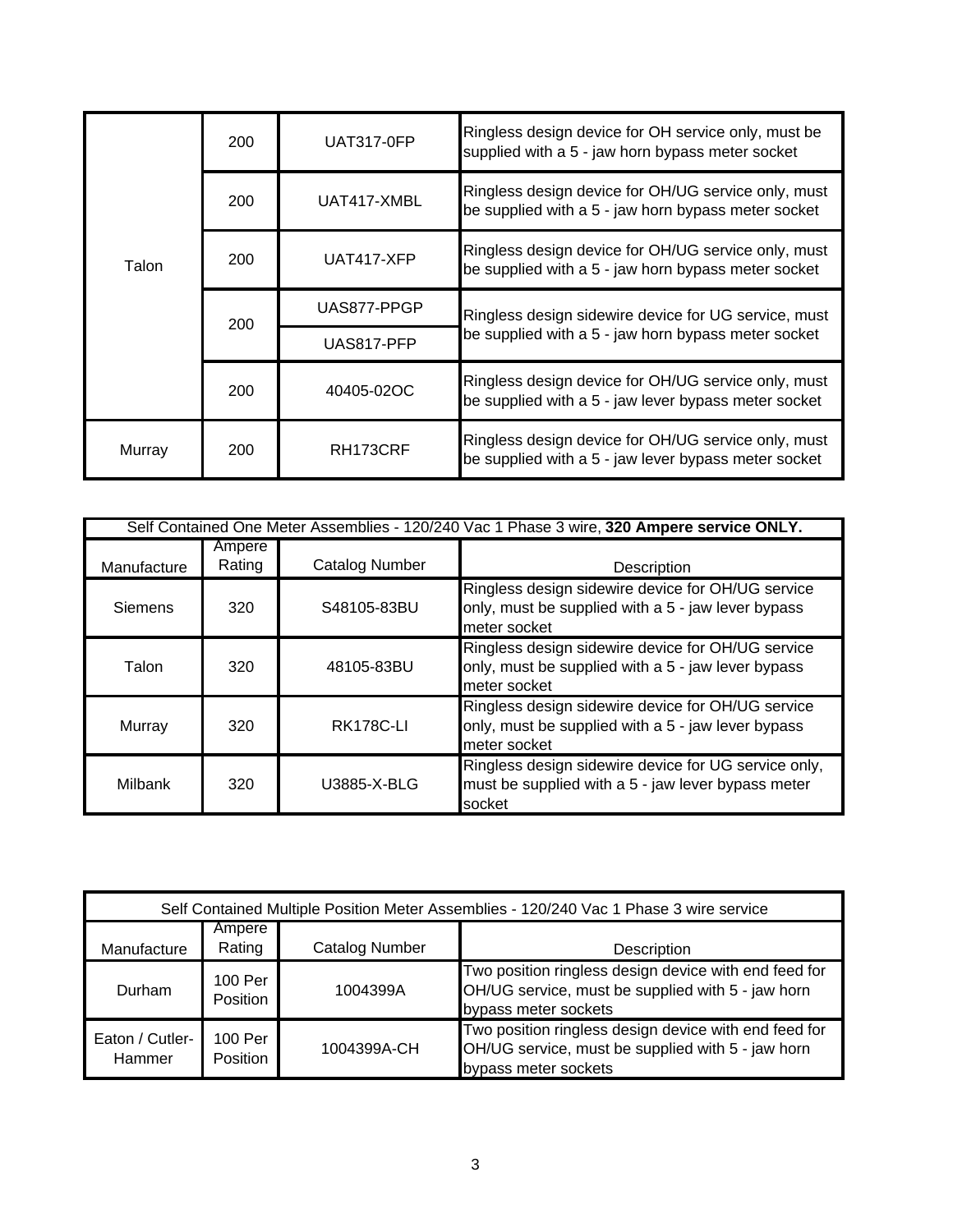| Square D                            | 100 Per<br>Position | 1004399A-SQD       | Two position ringless design device with end feed for<br>OH/UG service, must be supplied with 5 - jaw horn<br>bypass meter sockets      |
|-------------------------------------|---------------------|--------------------|-----------------------------------------------------------------------------------------------------------------------------------------|
| <b>Midwest Electric</b><br>Products | 100 Per<br>Position | 1004399A-MEP       | Two position ringless design device with end feed for<br>OH/UG service, must be supplied with 5 - jaw horn<br>bypass meter sockets      |
| <b>Siemens</b>                      | 100 Per<br>Position | SUA2311-XBBU       | Two position ringless design device with center feed<br>for OH/UG service, must be supplied with 5 - jaw horn<br>bypass meter sockets   |
|                                     | 100 Per<br>Position | SUA3311-XBBU       | Three position ringless design device with center feed<br>for OH/UG service, must be supplied with 5 - jaw horn<br>bypass meter sockets |
|                                     | 100 Per<br>Position | SUA4311-XBBU       | Four position ringless design device with center feed<br>for OH/UG service, must be supplied with 5 - jaw horn<br>bypass meter sockets  |
| Talon                               | 100 Per<br>Position | UA2311-XBBU        | Two position ringless design device with center feed<br>for OH/UG service, must be supplied with 5 - jaw horn<br>bypass meter sockets   |
|                                     | 100 Per<br>Position | UA3311-XBBU        | Three position ringless design device with center feed<br>for OH/UG service, must be supplied with 5 - jaw horn<br>bypass meter sockets |
|                                     | 100 Per<br>Position | <b>UA4311-XBBU</b> | Four position ringless design device with center feed<br>for OH/UG service, must be supplied with 5 - jaw horn<br>bypass meter sockets  |
| Durham                              | 200 Per<br>Position | 1004418A           | Two postion ringless design device with center feed for<br>OH/UG service, must be supplied with 5 - jaw horn<br>bypass meter sockets    |
| Eaton / Cutler-<br>Hammer           | 200 Per<br>Position | 1004418A-CH        | Two postion ringless design device with center feed for<br>OH/UG service, must be supplied with 5 - jaw horn<br>bypass meter sockets    |
| Square D                            | 200 Per<br>Position | 1004418A-SQD       | Two postion ringless design device with center feed for<br>OH/UG service, must be supplied with 5 - jaw horn<br>bypass meter sockets    |
| <b>Midwest Electric</b><br>Products | 200 Per<br>Position | 1004418A-MEP       | Two postion ringless design device with center feed for<br>OH/UG service, must be supplied with 5 - jaw horn<br>bypass meter sockets    |
| Milbank                             | 200 Per<br>Position | U1252-X-KK-BLG     | Two position ringless design device, must be supplied<br>with 5 - jaw horn bypass meter sockets                                         |